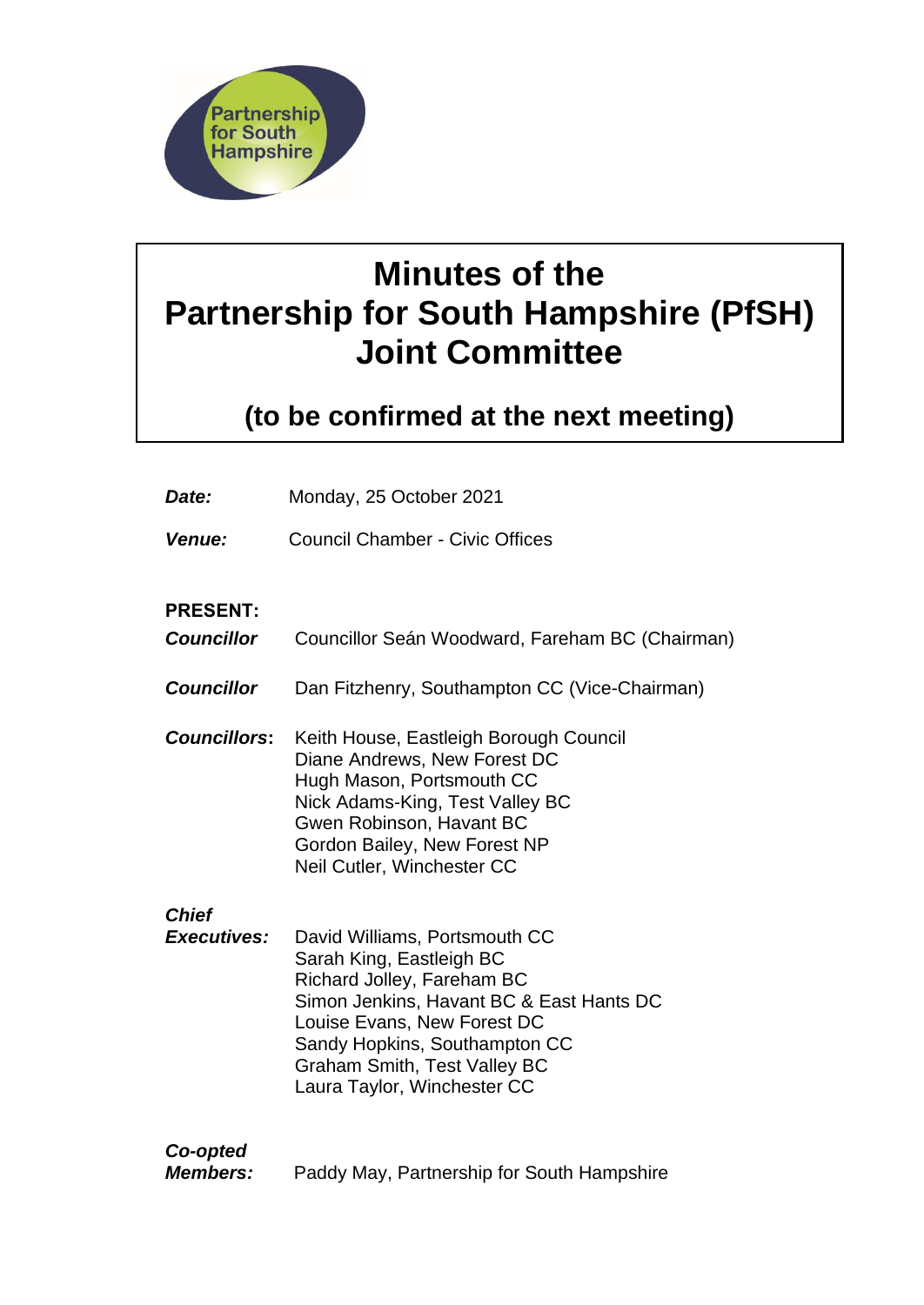| Also<br><b>Present:</b> | <b>Richard Ivory, Solicitor</b>                                           |
|-------------------------|---------------------------------------------------------------------------|
|                         | Claire Upton-Brown, Chairman PfSH Planning Officers'<br>Group-for item 11 |
|                         | Mike Allgrove - for item 11                                               |
|                         | Richard Pemberton, Solent Transport – for items 12 and 13                 |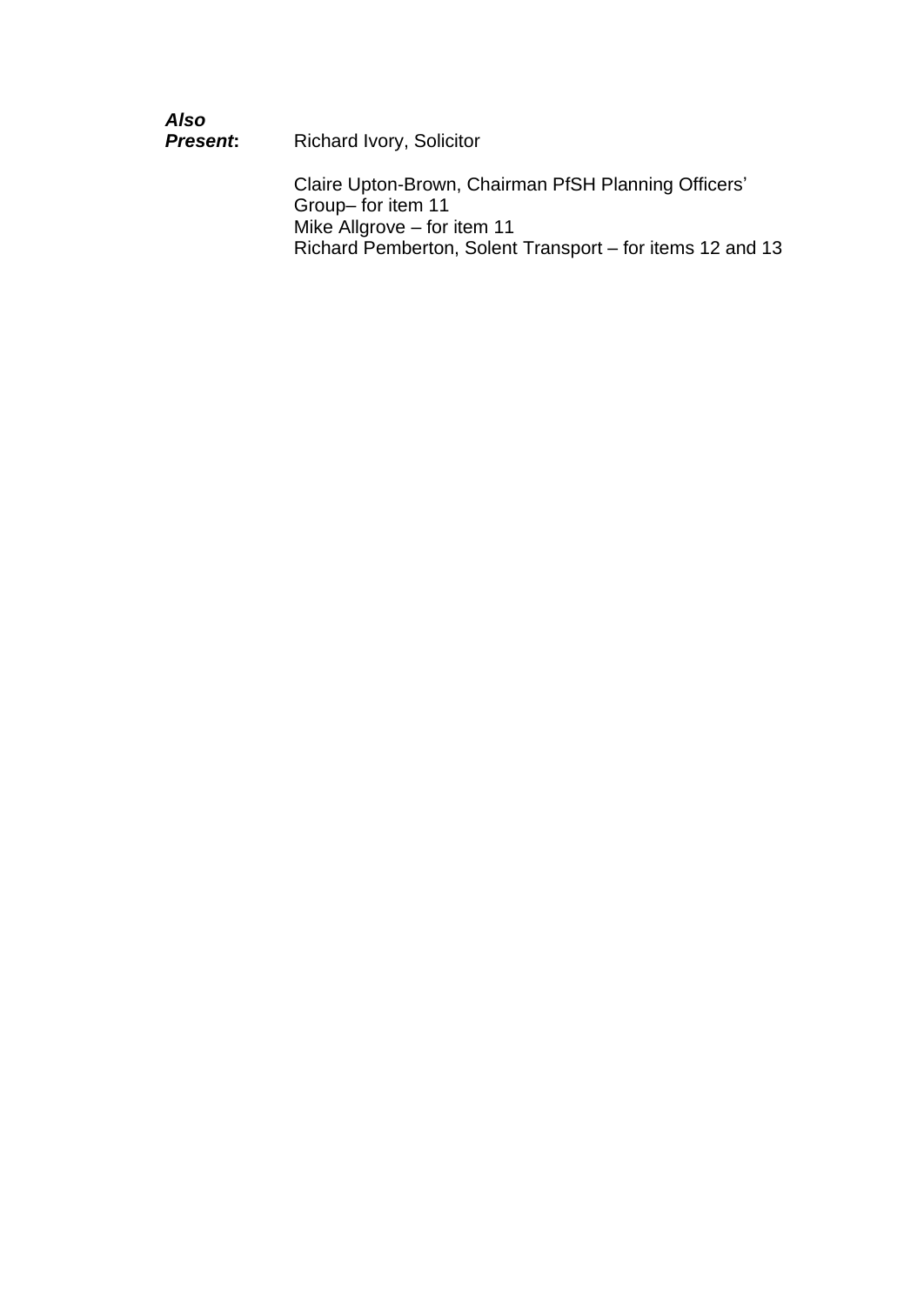### **1. APOLOGIES FOR ABSENCE AND CHANGES IN JOINT COMMITTEE MEMBERSHIP**

Apologies for absence were received from:

Councillor Rob Humby (Hampshire CC); Councillor Nick Adams-King (Test Valley BC); Gavin Parker (New Forest NP); and Councillor Ken Moon (East Hampshire DC) .

Attendees joining virtually *(as permitted under current legislation as nondecision makers)*:

Claire Upton-Brown and Mike Allgrove (PfSH Planning Officers' Group) and Brian Johnson (Solent LEP) joined the meeting via Microsoft Teams.

The Chairman announced that following Bob Jackson's retirement, Colin Read had been appointed interim Chief Executive for New Forest District Council.

#### **2. MINUTES**

RESOLVED that the minutes from the PfSH Joint Committee meeting held on the 27 July 2021 be confirmed and signed as a correct record.

## **3. CHAIRMAN'S ANNOUNCEMENTS**

There were no Chairman's announcements made at this meeting.

#### **4. DECLARATIONS OF INTEREST**

Councillor S D T Woodward declared a non-pecuniary interest in item 7 in respect of the Statement of Common Ground as Fareham Borough Council had prepared the Statement of Common Ground.

## **5. DEPUTATIONS**

There were no deputations made at this meeting.

#### **6. REFERENCES FROM THE OVERVIEW AND SCRUTINY COMMITTEE**

#### **PfSH Overview and Scrutiny Committee – 11 October 2021: -**

#### **MINUTE ITEM 7 - PFSH BUSINESS PLAN 2021-2025**

The Overview and Scrutiny Committee received a report from Paddy May, PfSH Coordinator, on the PfSH Business Plan 2021-2025.

Members suggested that an additional bullet point within Objectives 1 or 2, to include a section on publicity for PfSH work be considered. This would assist in providing information for the public across the PfSH region.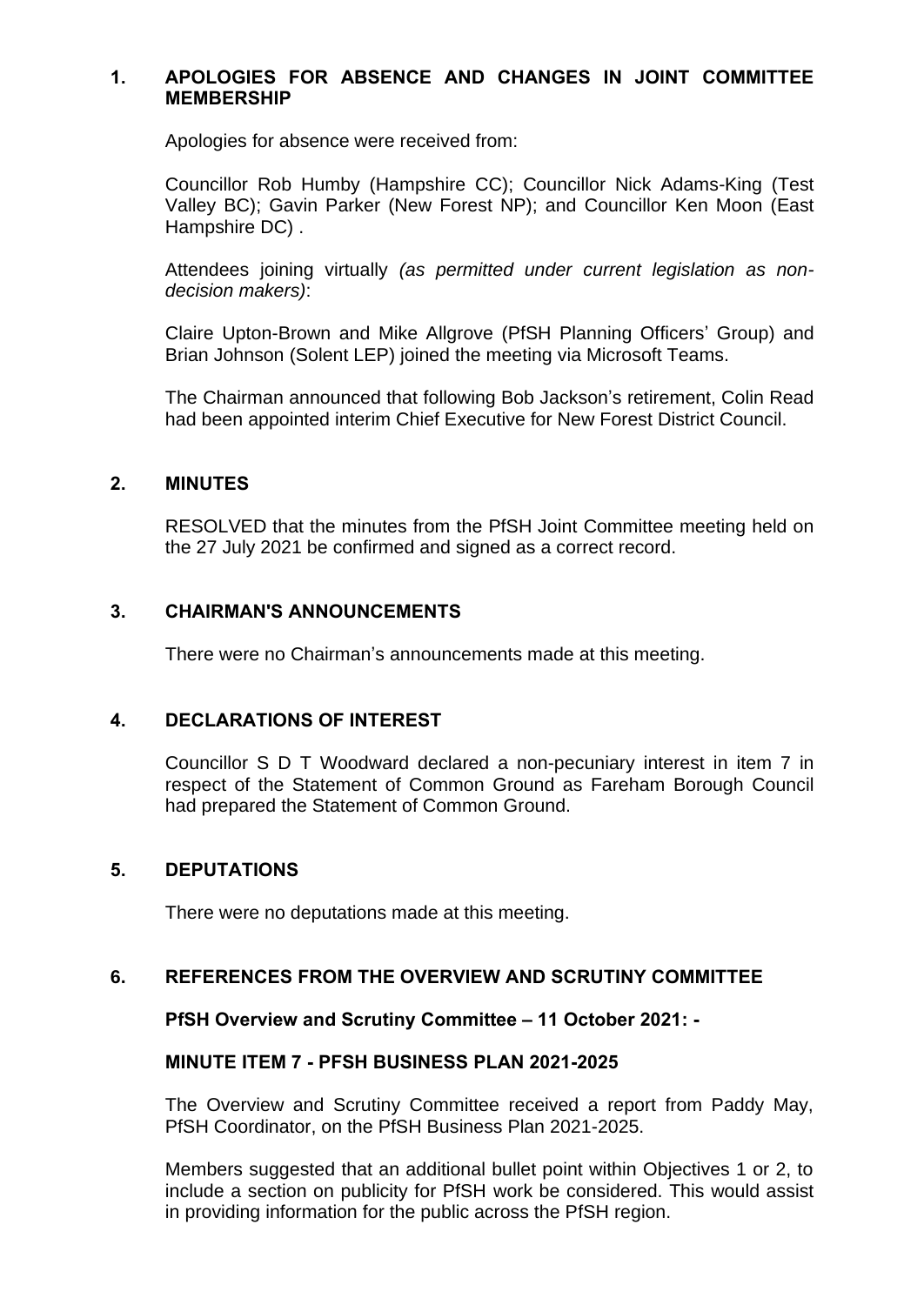RESOLVED that the Overview & Scrutiny Committee: -

- a) NOTE the contents of the PfSH Business Plan 2021-2025 (Appendix 1);
- b) NOTE that Joint Committee will be asked to APPROVE the Business Plan for 2021-2025 for publication on the PfSH website;
- c) ask the Joint Committee to consider including a section on publicity within Objectives 1 or 2 of the business plan to assist with publicising the work of PfSH; and
- d) recommends that the Joint Committee approve the recommendations as set out above, at its meeting on the 25 October 2021.

# **MINUTE ITEM 11 - STATEMENT OF COMMON GROUND - REVISIONS AND UPDATE**

The Overview and Scrutiny Committee received a report from Claire Upton-Brown, Chair, PfSH Planning Officers Group which sets out the proposed updates and revisions to the PfSH Statement of Common Ground.

The Committee discussed at length the challenges faced by the local planning authorities across the PfSH region in meeting their housing delivery, specifically with regards to unmet need. Members raised concerns that the Governments standard methodology results don't account for pressures faced across the PfSH region, such as National Parks and large overdeveloped cities which pose specific challenges on how the PfSH local planning authorities meet unmet need. The Committee asked that the Joint Committee be made aware of these concerns at their meeting on the 25 October 2021.

RESOLVED that the Overview and Scrutiny Committee:-

- a) NOTE the contents of the report;
- b) NOTE that Joint Committee will be asked to approve the content of the Statement of Common Ground, that will lead to the production of a PfSH Joint Strategy; and
- c) ask the Joint Committee be made aware of concerns that the Governments standard methodology results don't account for pressures faced across the PfSH region, such as National Parks and large overdeveloped cities which pose specific challenges on how the PfSH local planning authorities meet unmet need

## **7. PFSH MANAGER'S REPORT**

The Joint Committee received a report by the PfSH Coordinator, Paddy May, that covered issues which are significant, but do not justify a full report to be brought to the Committee for decision or for information. The report is divided into Parts A and B, with Part A outlining matters for decision and Part B providing information for the Joint Committee on a variety of PfSH matters for note.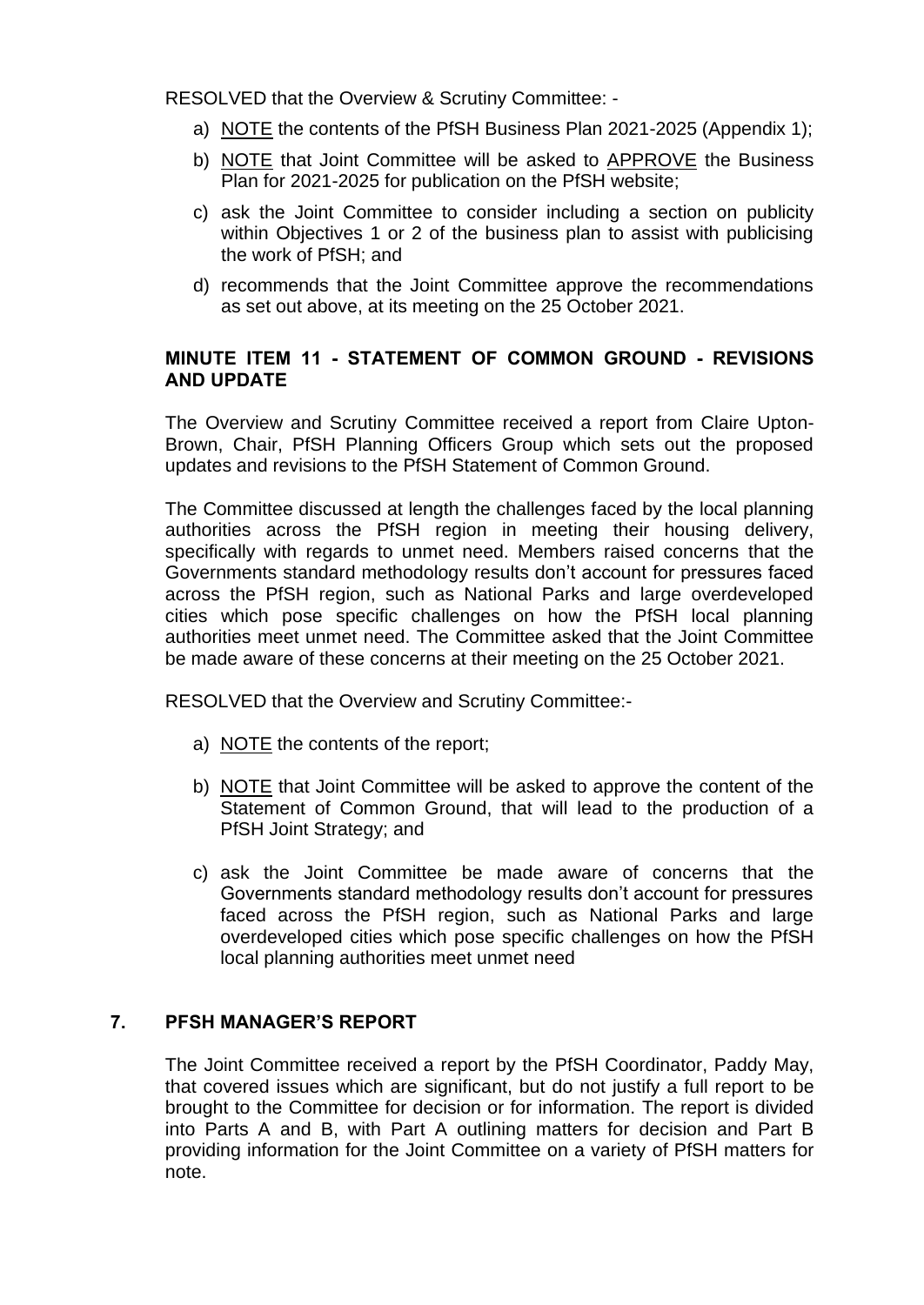Councillor S D T Woodward declared a non-pecuniary interest in item 7 in respect of the Statement of Common Ground as Fareham Borough Council had prepared the Statement of Common Ground.

RESOLVED that the Joint Committee:-

- (a) APPROVES the Statement of Common Ground between PfSH local authorities and Fareham Borough Council (Appendix A);
- (b) AGREES an extension of the Strategic Environmental Planning Officer (SEPO) role for PfSH for no more than two years to the end of 2023;
- (c) AGREES the provision be made for a small annual budget for the SEPO to use to cover ad hoc costs:
- (d) AGREEDS to continue PfSH funding for the Solent Design/Quality Place Awards (up to a maximum of £5,000); and
- (e) NOTES the matters for information outlined in part B of this report.

# **8. PFSH BUSINESS PLAN**

The Joint Committee received a report by Paddy May in respect of the PfSH Business Plan 2021 – 2025. Following consultation with PfSH Chief Executive Officers, a refresh of the Business Plan has been drafted for consideration by the Joint Committee. This new plan covers a slightly more medium-term period of fours, rather than the previous short-term business plans which have covered one or two years. Joint Committee had previously agreed to roll forward the previous business plan whilst the local authorities were in the response phase to the covid pandemic.

RESOLVED that the Joint Committee: -

- (a) NOTES the contents of the PfSH Business Plan  $2021 2025$  as outlined at Appendix 1;
- (b) AGREES the inclusion of bullet points within Objectives 1 and 2 of the PfSH Business Plan to include a section on publicity for PfSH work, as recommended by the Overview and Scrutiny Committee; and
- (c) APPROVES the Business Plan for 2021 2025 for publication on the PfSH website.

## **9. BIRD AWARE SOLENT – BUDGET REQUEST 2022-2023**

The Joint Committee received a report by Anna Parry, Bird Aware Partnership Manager, which was presented by Paddy May, setting out a proposed budget for the Partnership in 2022/23 which had been endorsed by the Solent Recreation Mitigation Partnership Board at its meeting on the 23 September,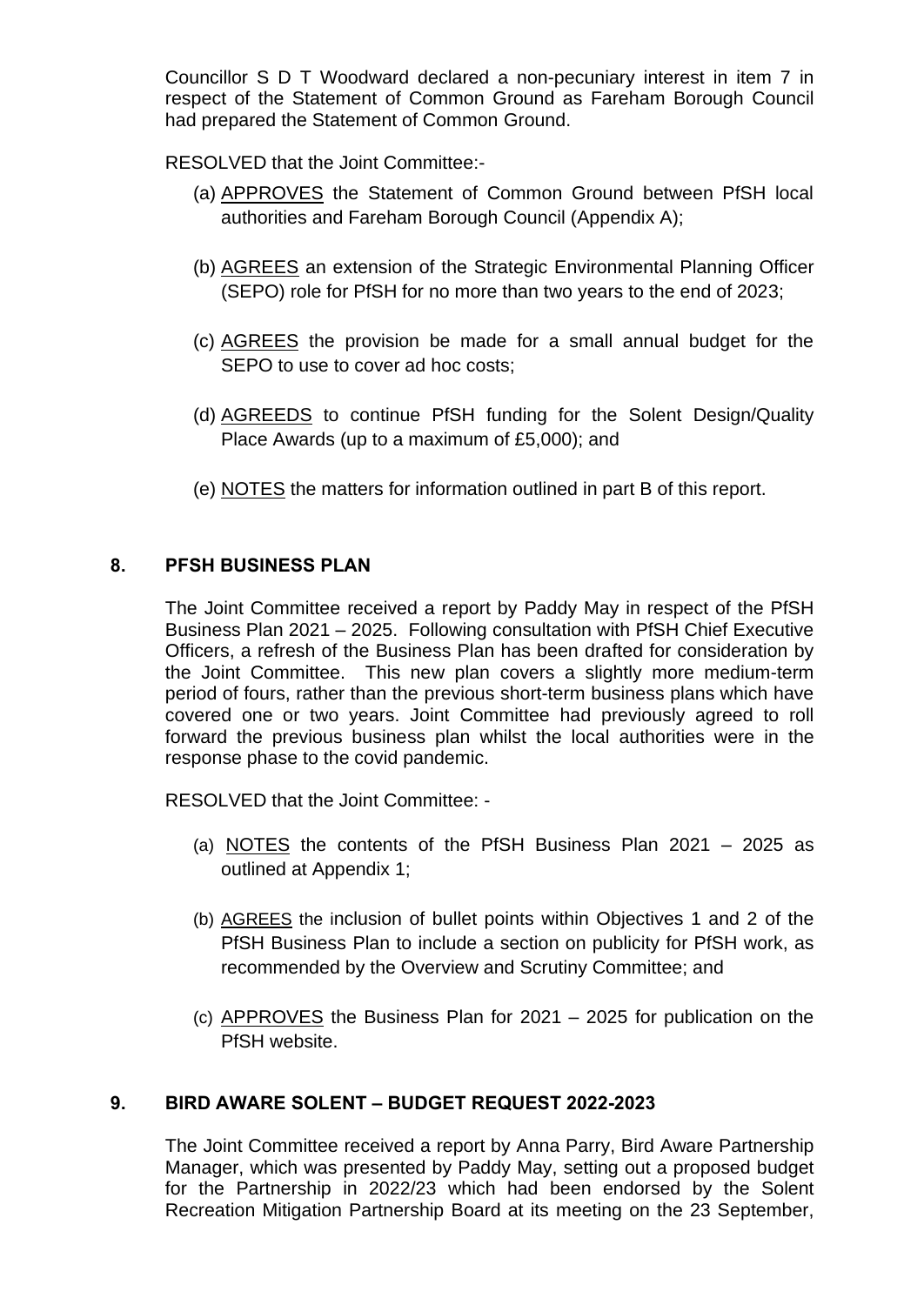having been considered preferable to confirm well in advance of the usual request made in February.

RESOLVED that the Joint Committee NOTES the contents of this report and AGREES the Bird Aware Solent budget for 2022-2023.

# **10. SOLENT RECREATION MITIGATION PARTNERSHIP STRATEGY BIRD AWARE SOLENT – AMENDMENT TO SITE SPECIFIC PROJECTS**

The Joint Committee received a report by Anna Parry, Bird Aware Partnership Manager, which was presented by Paddy May, seeking endorsement from the Joint Committee for minor alterations to two previously approved site-specific projects supported by the Solent Recreation Mitigation Partnership.

RESOLVED that the Joint Committee:

- (a) NOTES and ENDORSES the revised proposal for the Apuldram Manor Farm site; and
- (b) NOTES and ENDORSES the revised proposal for the East Head site.

# **11. STATEMENT OF COMMON GROUND 2021 – REVISIONS AND UPDATE**

The Joint Committee received a report from Claire Upton-Brown, Chairman of the PfSH Planning Officers' Group setting out proposed updates and revisions to the Statement of Common Ground (SoCG), first formally agreed by September 2020, to enable it to be signed as a formal SoCG by the PfSH Authorities.

The Joint Committee noted the comments from the Overview and Scrutiny Committee.

RESOLVED that the Joint Committee APPROVES the content of the Statement of Common Ground, as attached at Appendix 1 to the report, that will lead to the production of a PfSH Joint Strategy.

# **12. SOLENT RAIL – CURRENT STUDIES AND DEVELOPMENT INITIATIVES**

The Joint Committee received a report from Conrad Haigh, Solent Transport Manager, and Paula Haustead, Head of Strategic Planning at Network Rail Wessex, presented by Richard Pemberton, which provided an overview and update on several current studies and initiatives to develop and deliver improvements to passenger and freight services using the rail network in the South Hampshire area. The report identified potential linkages between the proposals and the strategic planning role which PfSH and its constituent authorities play.

RESOLVED that the Joint Committee NOTES the contents of this report.